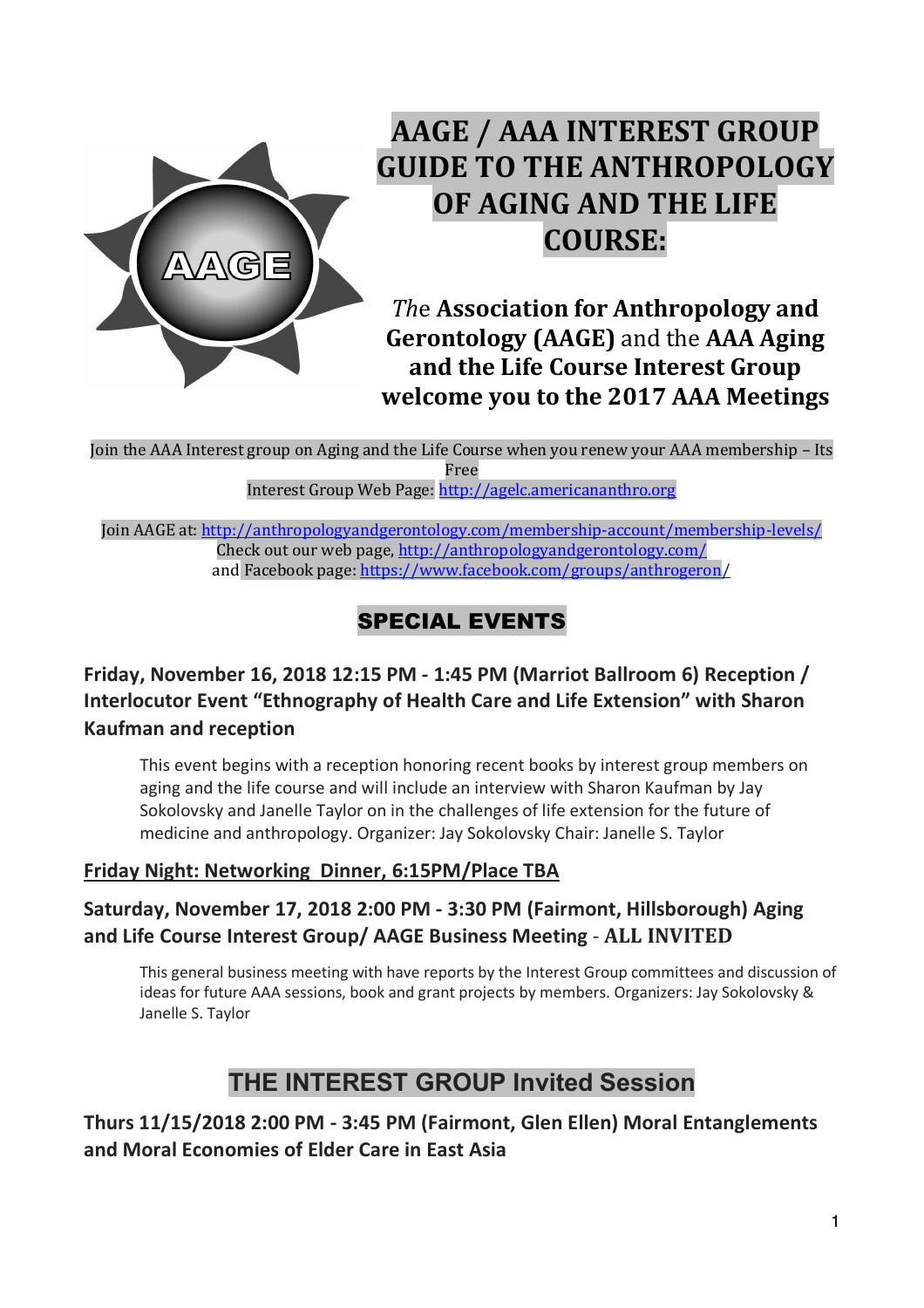#### **OTHER SESSIONS OF INTEREST**

# WEDNESDAY (14)

### 2:15-4:00PM (San Jose Convention Center, LL 21 D)

Resistance, Resilience, and Adaptation: Anthropological Re-Imaginaries of Dying, Burial, Ritual, and Bereavement, Session I

This panel aims to broadly showcase and highlight anthropology's transcendence in death studies by focusing on the different ways anthropologists have and continue to study death and dying, the ways that death and dying are re-imagined, and their relevance and situatedness within a broader framework of health care. \*Parin Dossa and Megan Alexander presenters

#### 2:15-4:00PM (Fairmont, Cupertino) Bodies and Emotion in Physical and Social Context

This panel considers the ways in which body interacts with the physical, social, cultural and interpersonal contexts and the impact of such interactions on subjective well-beings, especially psychological and mental health. \*Tianshu Pan and \*Susan J. Rasmussen presenters

4:45 PM – 5:00 PM (SJCC Execute Ballroom 210D) Scenes of Doubt: Senility, Queerness, and the Binds of Care

\*Celeste Pang (presenter)

# THURSDAY (15)

#### 8:00 AM - 9:45 AM (Fairmont, Cupertino)

Life Course Strategies, Discourses of Institutional Values, and Ethics in Imagining Aging with or without Disability or Aging into Disability

Many scholars note that disability is a category anyone can enter at any time and, most broadly defined, is our largest "minority." While true, and perhaps one of many existential angsts in our "modern" lives, no one expects it, often even past its obvious onset. With an emphasis on an expectation of healthy aging, disability experience at any age is rude or it does not, by definition, qualify as "Disability." **\***Jay Sokolovsky discussant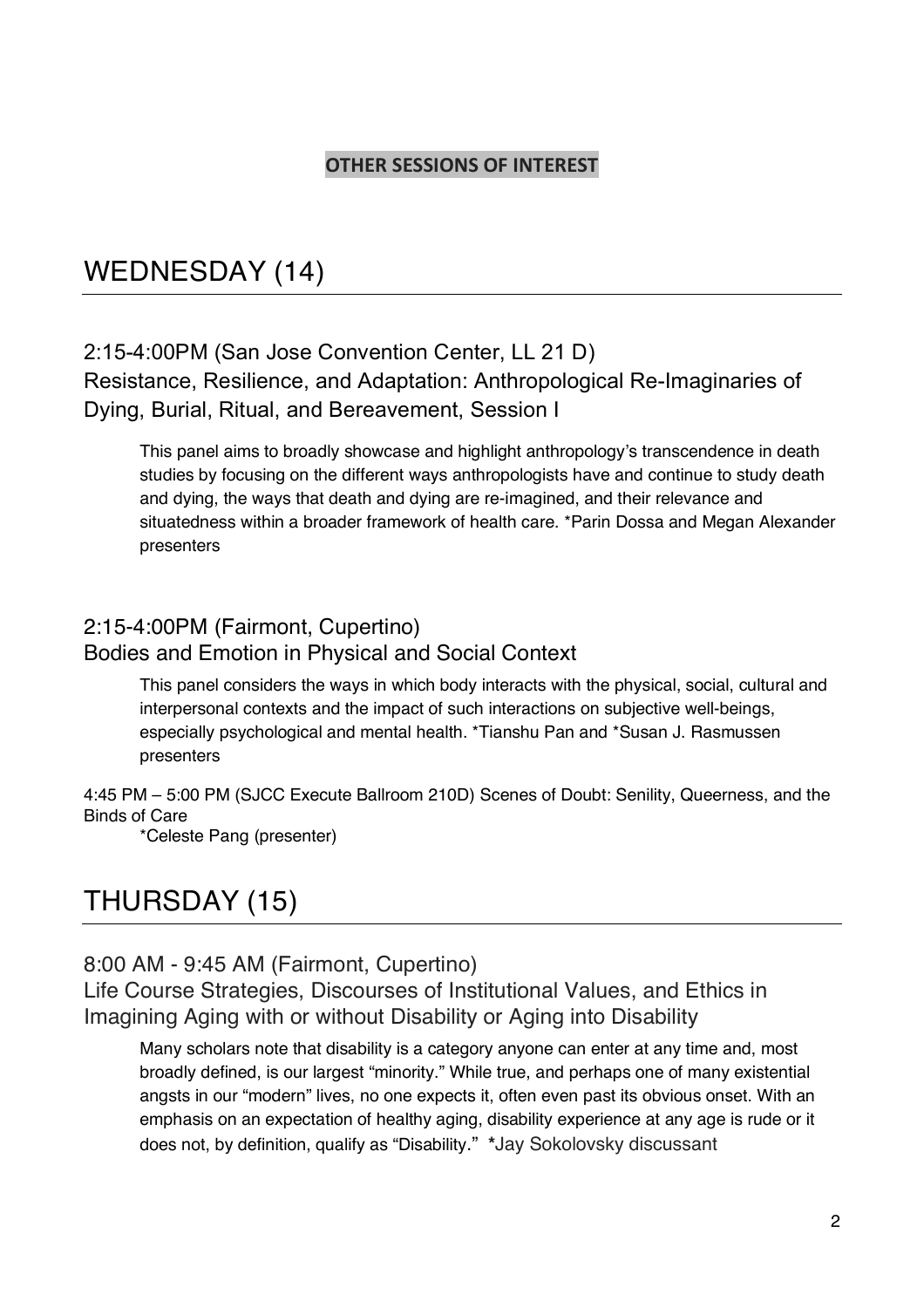### 8:00 AM - 9:45 AM (SJCC, MR 212) Elders in the Field: Association of Senior Anthropologists

This session explores the experiences of senior anthropologists who have continued to visit the same research field sites for many years, including after retirement from the academy or anthropological employment. \*Maria Cattell presenter

### 8:00 AM - 9:45 AM (SJCC, Grand Ballroom B) Creative Eco-systems of Care in Global Context

This panel documents the value of ethnography in community and institutional settings of care. In doing so, it examines how formal and informal networks of care form under social and economic inequalities. \*Linh An, organizer , \*Narelle Warren, Discussant

#### 8-9:45am (SJCC, LL 21 D)

"Resistance, Resilience, and Adaptation: Anthropological Re-Imaginaries of Dying, Burial, Ritual, and Bereavement, Session II'

\*Cortney Hughes Rinker presenter

#### 10:30-10:45 (SJCC MR230 B)

"Staging Alzheimer's" to Train Clinicians to Stage Alzheimer's \*Robert Schrauf, presenter

#### 10:45 AM – 11:00 AM (SJCC Executive Ballroom 210)

Biopolitics and Professional Power: Historical Changes in the Conceptualization of Dementia in China

12:00 PM – 2:00 PM (San Jose Convention Center, Concourse Lobby)

Gallery Session- Lost in Translation: A "Good Enough" Notion of Dementia Care for Indian Elders \*Sumita Strander

### 2:00 PM - 3:45 PM (Fairmont, Glen Ellen) Moral Entanglements and Moral Economies of Elder Care in East Asia

This panel brings together ethnographic studies from East Asia to explore how economic transformation and the reconfiguration of state-society relations have changed the ways that people enter and inhabit old age. \*Lilian Prueher and Claudia Wang organizers/presenters

### 4:15 PM - 6:00 PM (SJCC, Grand Ballroom B)

Conceptualizing Personhood, Distress, and Lived Experience: Anthropologies of Aging and the Life Course

This panel will highlight the contribution of ethnography to debates over both individual and collective futures and the theoretical insights to be exchanged between those working on the multiple dimensions of population politics.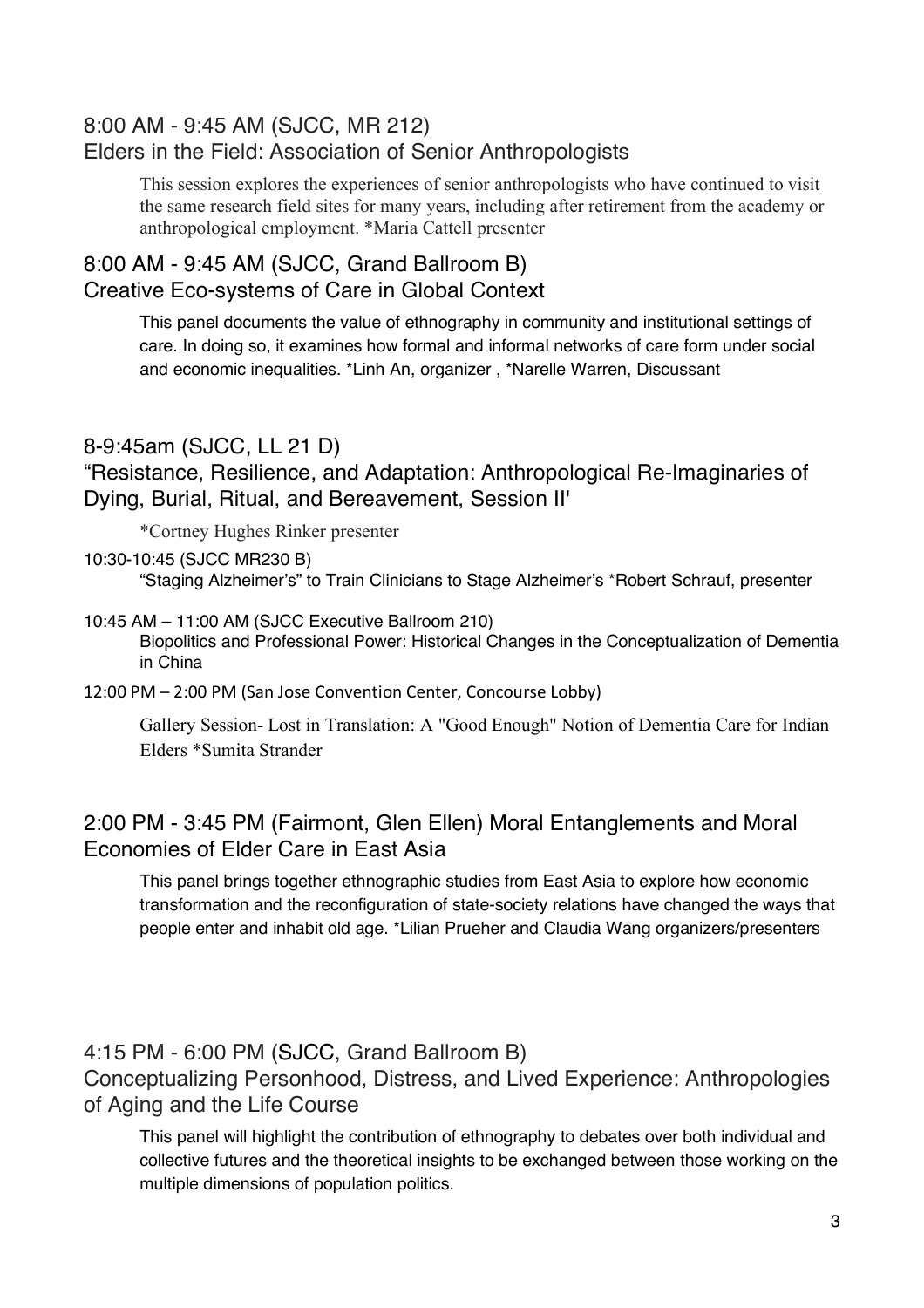#### 10:15 AM - 12:00 PM (SJCC Executive Ballroom 210A) The Intimate Life of the State: Demographic Transition in East Asia

As people encounter new state policies, what everyday acts of resistance do they pursue and what forms of resilience do these acts entail? How do people adapt differently in their everyday lives to new expressions of state power across rural-urban, gender, ethnic, and international divides? How do these intimate dynamics help us to account for the demographic phenomena that we observe? And how do we think comparatively about these developments in a period of rapid demographic transition globally?

#### **12:15 PM - 1:45 PM (MARRIOT BALLROOM 6) RECEPTION / INTERLOCUTOR EVENT "ETHNOGRAPHY OF HEALTH CARE AND LIFE EXTENSION" WITH SHARON KAUFMAN**

#### 2:00 PM – 3:45 PM (SJCC Executive Ballroom 210 H) Moods and Moralities in Being Towards the Future

The papers variously speak to end-of-life decision making, the fall of socialism and the aftermath for individual lives, the dynamic disjuncture between xenophobia and utopias of belonging, the planning of medical infrastructures, and the pending fall of international political and economic agreements. All do with with an attention to how individuals situated within these contexts experience the future in the present, how that experience is morally mooded, and how that both shapes and reflects social life at both the micro and macro levels \*Natashe Lemos Dekker, Devin Flaherty organizers/presenters

#### 2:00-3:45PM (Marriott San Jose Ballroom 4) Intervention: Bodies, Ethics, and Imbrications of Violence and Care

Ethnographic engagements with various forms of medical intervention have yielded the troubling but important insight that care and violence are often inextricably enfolded into one another.[These papers] each contribute to wider debates in anthropology concerning the ways in which people creatively resist, adapt, and keep on in the face of uncertainty.

#### 4:45 PM – 5:00 PM (Hilton, Santa Clara I)

Assisted Death in the Arctic and Subarctic: Examining the practice of infanticide and geronticide - Ryan Harrod and Kristen Ogilvie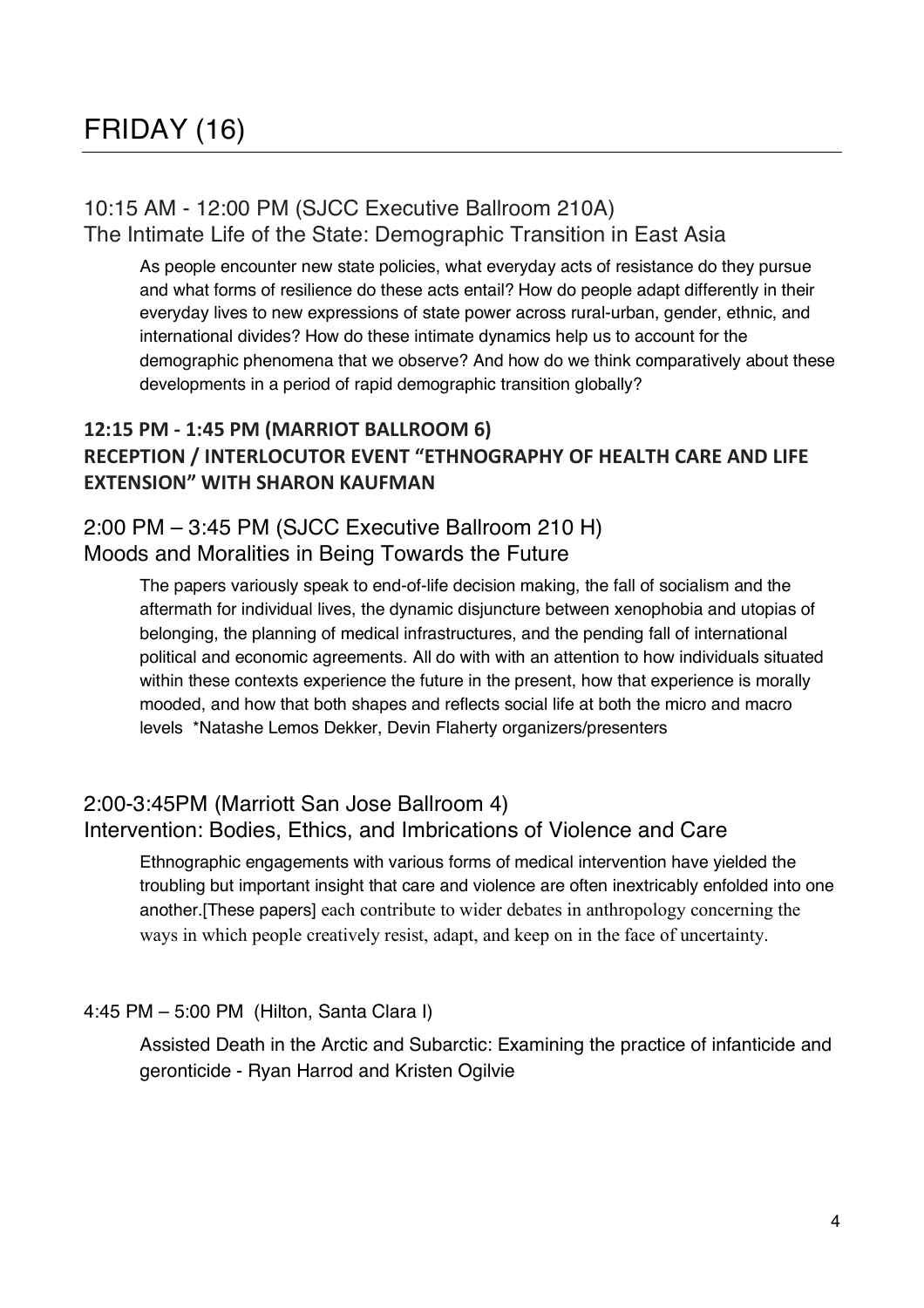# SATURDAY (17)

#### 8:30-8:45AM, (SJCC LL 20C)

"Embracing Dementia: A New Mode of Neurobiological Difference in Japan," Junko Kitanaka

#### 8:00-9:45AM (Marriott, San Jose Ballroom 3) Resisting Biomedicine: Politics, Practices, and Logics of Care

As biomedical paradigms are rarely passively received, this panel examines how practices, networks, and institutions of care can be seen as resistant toward globally predominate forces of political economy and biomedical knowledges. \*Casey Golomski, Jessica Robbins presenters

### 8- 9:45AM (SJCC, MR 212 B)

#### Panel Ageless: Reflections on Lawrence Cohen's No Aging in India

As part of a retrospective panel, a group of scholars will come together to look back on No Aging, to explore the milieu in which it was written and in which it appeared. But they will also reflect on how No Aging has helped to forge new openings and connections, either in their own research or in broader fields like anthropology, STS, South Asian Studies and critical gerontology.

#### 12:15-2:00PM (Fairmont Gold)

#### And a Time to Celebrate: Honoring Sharon Kaufman's Contributions to Medical Anthropology

This is a special event to honor Sharon Kaufman, an innovative thinker and theorist whose work has explored the changing culture and structure of US medicine; health care delivery at the end-of-life, the relationship of biotechnologies to ethics, governance and medical practice; and the shifting terrain of evidence in clinical science.

### **2:00 PM - 3:30 PM (Fairmont, Hillsborough) AGING AND LIFE COURSE INTEREST GROUP/ AAGE BUSINESS MEETING** - **ALL INVITED**.

#### 2:00-3:45 PM (Grand Ballroom C)

Roundtable: Keywords for an Anthropology after Care

This roundtable takes a keywords approach to develop an anthropology after care. We focus on building what Raymond Williams called an "active vocabulary" of terms that related to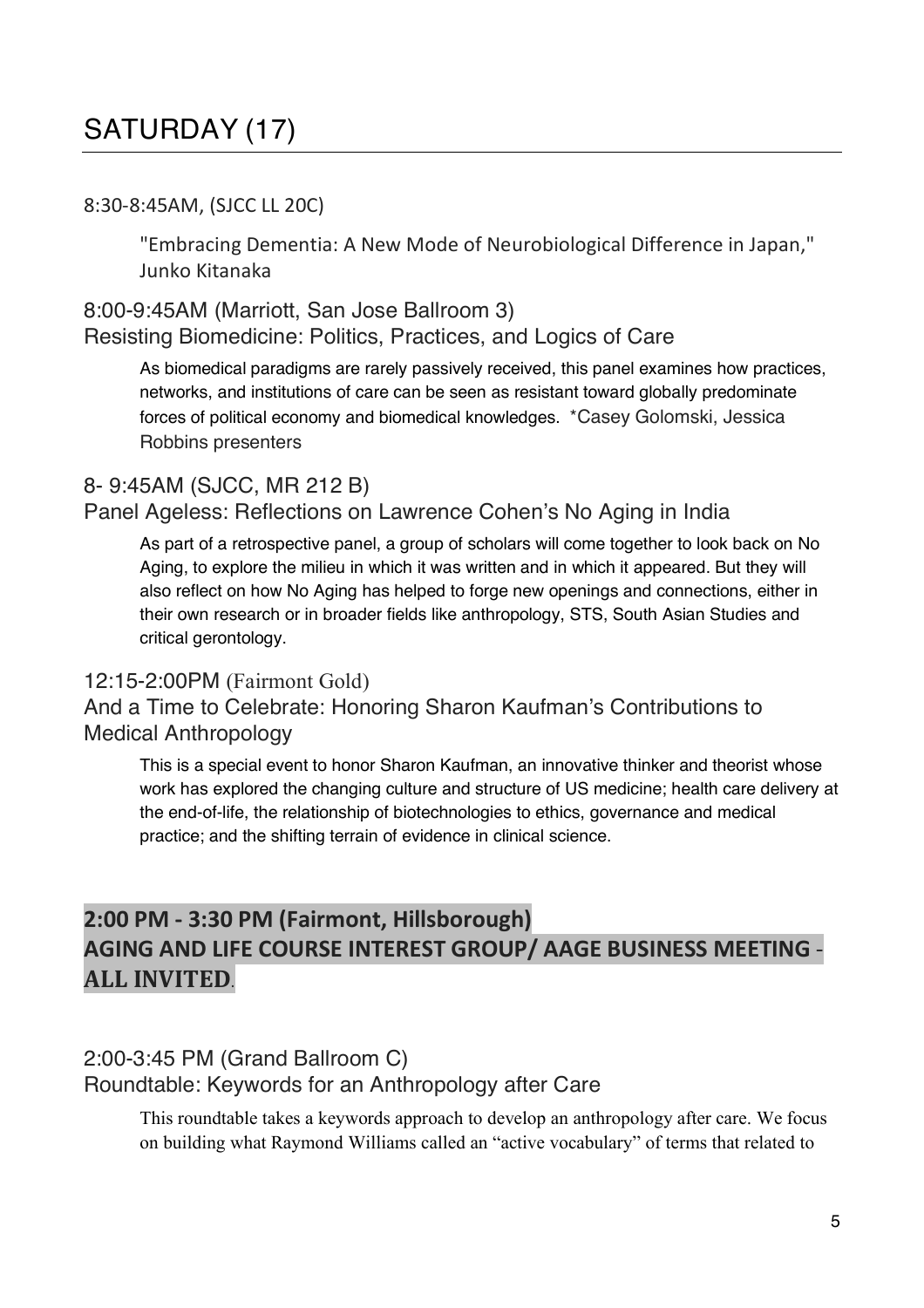care, whose contested meanings are "inextricably bound up with the problems [they are] used to discuss" \*Jessica Robbins, Aaron Seaman, Fayana Richards, participants

2:00-3:45 (SJCC LL 20 A) Working the Institution: conducting ethnography in American Healthcare

\*Sharon Kaufman discussant

4:30 PM – 4:45 PM (SJCC MR212 C)

Like a Handful of Corn on a Mountain Top: Resilience Among Urban Affrilachian Elders \*Heidi Kelly

# SUNDAY (18)

#### 8:00-9:45AM (Marriot Room San Jose Ballroom 3) How to Blunder Well? A Roundtable on Ethnography's Awkward Encounters

Speakers will address issues such as the unexpected benefits of shyness and introversion (our own or our research participants') in fieldwork, what is revealed in social bumbles and missed cues, unexpected encounters ranging from harassment to solicitations of illegal activity, managing peer pressure to convert to a new religion, and balancing calls to take sides from research participants on opposing sides of conflicts. \*Emily Wentzell participant